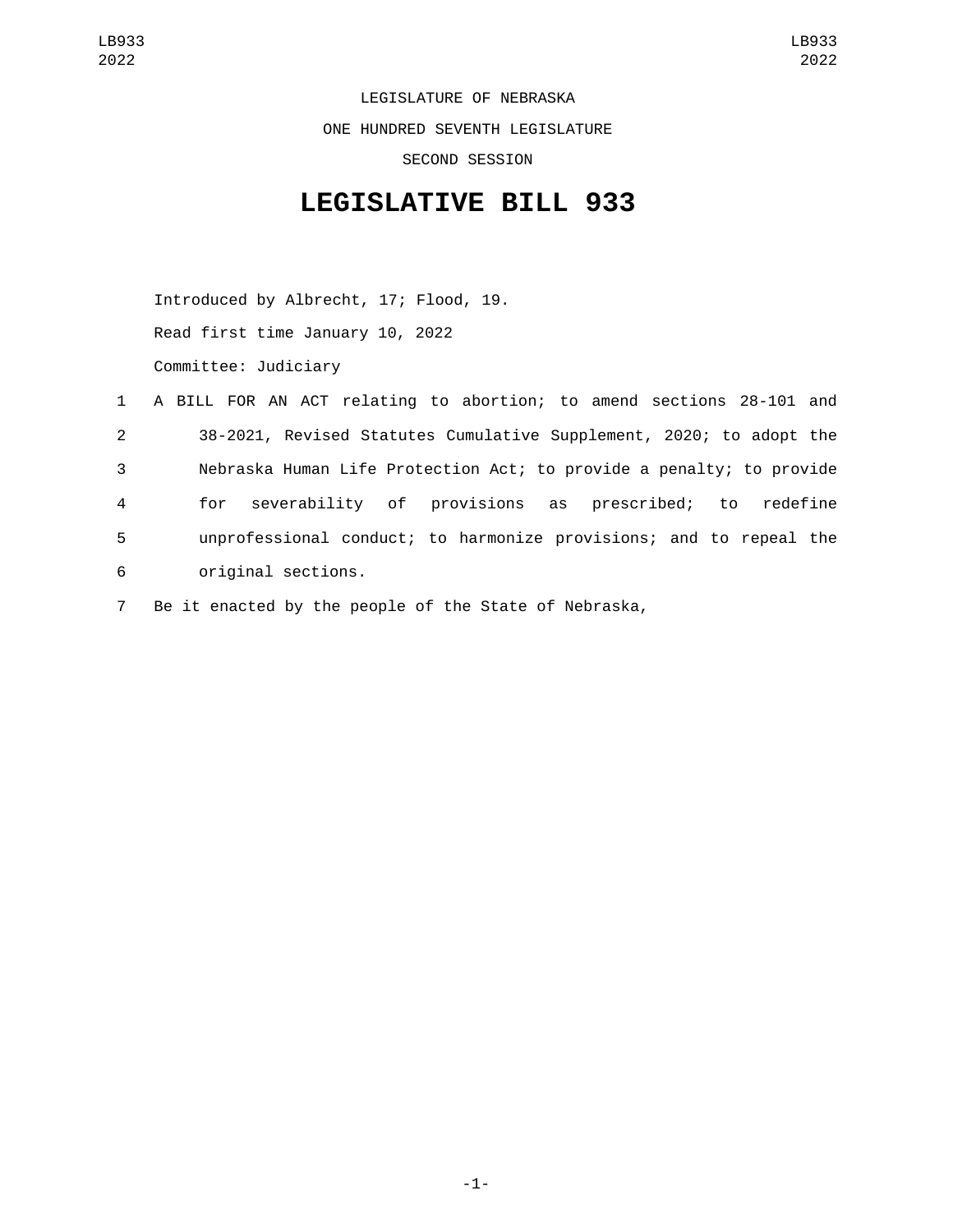| LB933<br>2022  | LB933<br>2022                                                             |
|----------------|---------------------------------------------------------------------------|
| 1              | Section 1. Section 28-101, Revised Statutes Cumulative Supplement,        |
| $\overline{2}$ | 2020, is amended to read:                                                 |
| 3              | 28-1603<br>28-101 Sections 28-101 to 28-1357 and 28-1601 to<br>and        |
| 4              | sections 2 to 9 of this act shall be known and may be cited as the        |
| 5              | Nebraska Criminal Code.                                                   |
| 6              | Sections 2 to 9 of this act shall be known and may be cited<br>Sec. 2.    |
| $\overline{7}$ | as the Nebraska Human Life Protection Act.                                |
| 8              | For purposes of the Nebraska Human Life Protection Act,<br>Sec. 3.        |
| 9              | unborn child means an individual living member of the species homo        |
| 10             | sapiens, throughout the embryonic and fetal stages of development from    |
| 11             | fertilization to full gestation and childbirth.                           |
| 12             | (1) Notwithstanding any other provision of law, it shall be<br>Sec. 4.    |
| 13             | unlawful for any person to administer, prescribe, sell, or otherwise      |
| 14             | provide any medicine, drug, or other substance with the specific intent   |
| 15             | of causing or abetting the termination of the life of an unborn child.    |
| 16             | Notwithstanding any other provision of law, it shall be unlawful<br>(2)   |
| 17             | for any person to use or employ any instrument or procedure upon a        |
| 18             | pregnant woman with the specific intent of causing or abetting the        |
| 19             | termination of the life of an unborn child.                               |
| 20             | (3) The intentional and knowing violation of subsection (1) or (2)        |
| 21             | of this section is a Class IIA felony.                                    |
| 22             | (4) No woman upon whom an abortion is performed or attempted shall        |
| 23             | be liable for a violation of this section.                                |
| 24             | Nothing in the Nebraska Human Life Protection Act may be<br>Sec. 5.       |
| 25             | construed to prohibit the administration, prescription, or sale of a      |
| 26             | contraceptive measure, drug, or chemical if the contraceptive measure,    |
| 27             | drug, or chemical is administered, prescribed, or sold in accordance with |
| 28             | manufacturer's instructions and is not administered, prescribed, or sold  |
| 29             | to cause or abet the termination of the life of an unborn child.          |
| 30             | 6.<br>Medical treatment provided to a pregnant mother by a<br>Sec.        |
| 31             | licensed physician which results in accidental or unintentional injury or |

-2-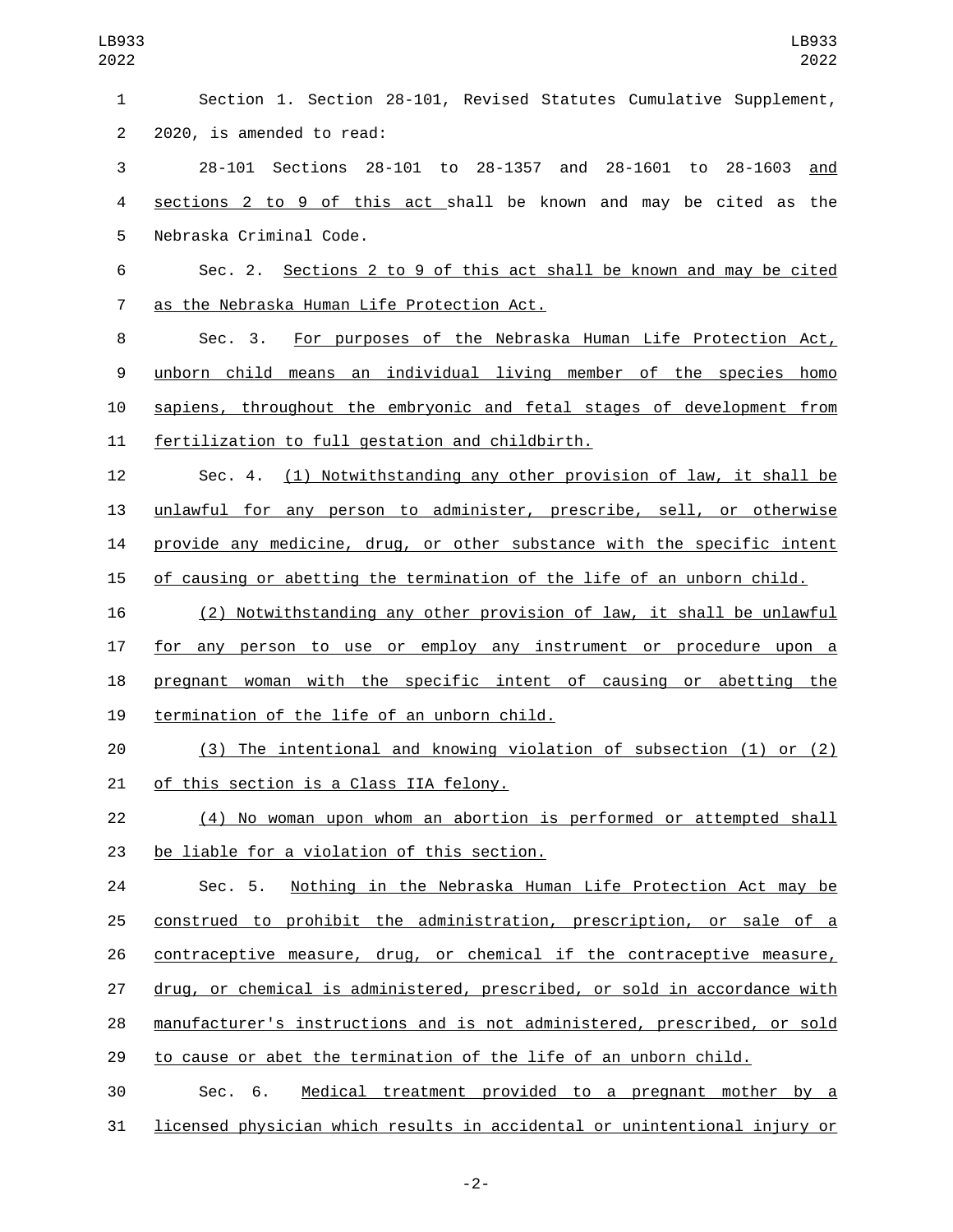death to her unborn child shall not be a violation of section 4 of this 2 act. Sec. 7. In any prosecution of a licensed physician under section 4 4 of this act, it shall be an affirmative defense that it was necessary in reasonable medical judgment for the physician to perform the medical procedure to prevent the death of the pregnant woman, to prevent a substantial risk of death to the pregnant woman because of a physical condition, or to prevent the serious, permanent impairment of a life- sustaining organ of the pregnant woman, and that the physician who performed such medical procedure made every reasonable effort under the circumstances to preserve both the life of the mother and the life of the unborn child in a manner consistent with reasonable medical practice. Sec. 8. The Nebraska Human Life Protection Act shall become 14 operative only upon the occurrence of one or more of the following 15 events: (1) The United States Supreme Court overrules, in whole or in part, Roe v. Wade, 410 U.S. 113 (1973), restoring or granting to the State of Nebraska the authority to regulate abortion to the extent set forth in 19 the act; (2) An amendment to the Constitution of the United States has been LB933 LB933 

 adopted that has the effect of restoring or granting to the State of Nebraska the authority to regulate abortion to the extent set forth in 23 the act; or

 (3) The United States Congress has enacted a law that has the effect of restoring or granting to the State of Nebraska the authority to regulate abortion to the extent set forth in the act.

 Sec. 9. If any section, any part of any section, or any application of any section or part of any section of the Nebraska Human Life Protection Act to any person or circumstance is declared invalid or unconstitutional, the remaining portions of the act and the application of the act to any person or circumstance shall not be affected.